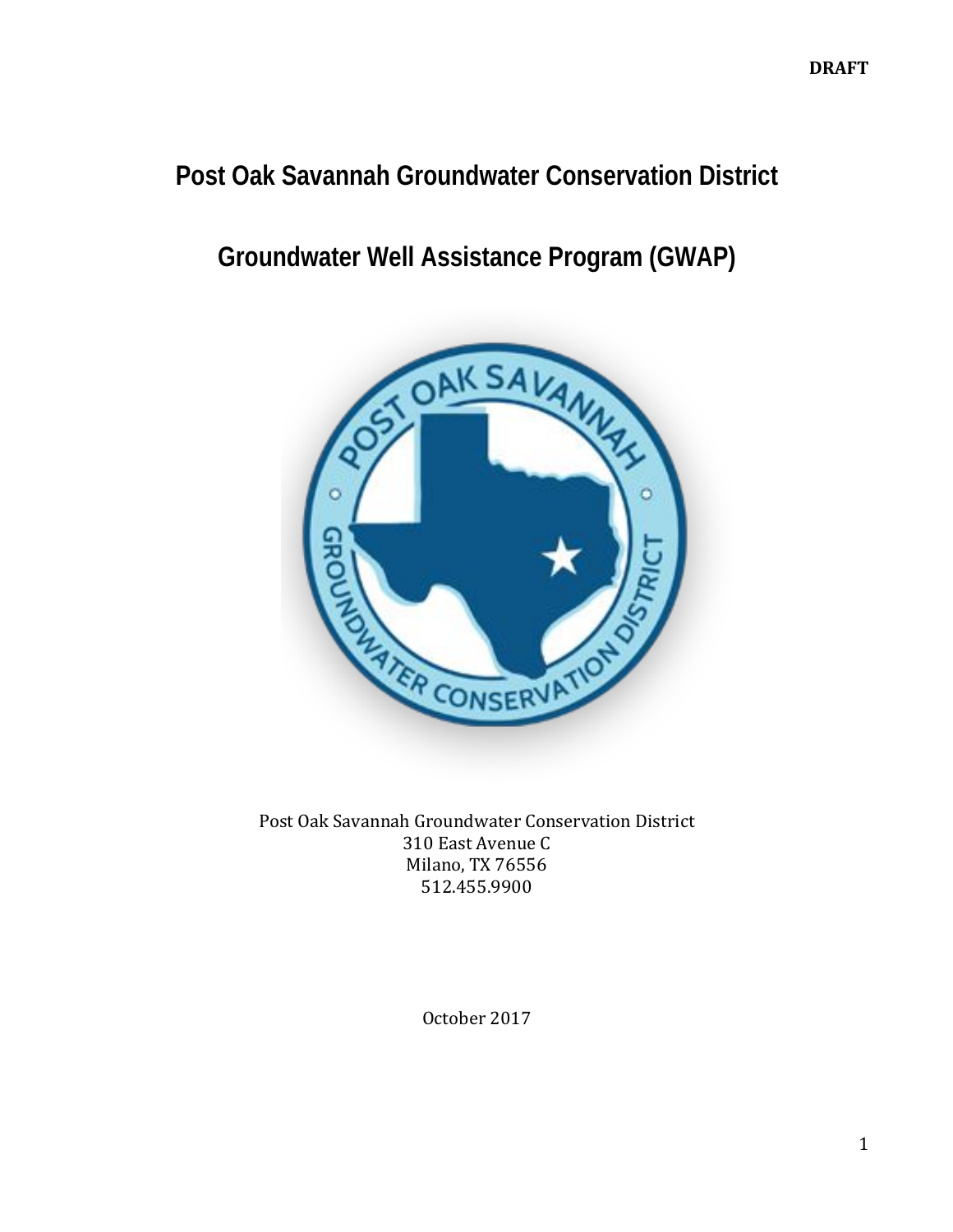# **TABLE OF CONTENTS (awaiting finished product)**

Appendix A: Well Assistance Request Form

### **ACROYNMS AND ABBREVIATIONS**

| DFC.          | Desired Future Condition                            |
|---------------|-----------------------------------------------------|
| <b>GAM</b>    | <b>Groundwater Availability Models</b>              |
| <b>GANA</b>   | <b>GWAP Annual Needs Assessment</b>                 |
| GCD           | <b>Groundwater Conservation District</b>            |
| <b>GMA</b>    | Groundwater Management Area                         |
| <b>GWAP</b>   | Groundwater Well Assistance Program                 |
| <b>POSGCD</b> | Post Oak Savannah Groundwater Conservation District |
| <b>TWC</b>    | <b>Texas Water Code</b>                             |
| <b>WARF</b>   | Well Assistance Request Form                        |
| WAWOF         | Well Assistance Work Order Form                     |

### **1.0 Introduction**

The mission of the Post Oak Savannah Groundwater Conservation District (POSGCD or District) is to provide for the conservation, preservation, protection, recharging, and prevention of waste of groundwater, and to protect groundwater users, by adopting and enforcing rules consistent with state law. The District accomplishes this mission by developing and enforcing rules to manage groundwater production and by participating in joint planning with adjacent and nearby districts to manage groundwater conditions across Groundwater Management Area (GMA) 12 and GMA 8.

Among the important considerations in managing groundwater in POSGCD are statutory requirements in the Texas Water Code (TWC) that require a balance between groundwater production and protection. TWC Section 36.0015 (b) states that one purpose of a groundwater conservation district (GCD) is "to protect property rights, balance the conservation and development of groundwater to meet the needs of the state, and use the best available science in the conservation and development of groundwater." In addition, TWC Section  $36.108$  (d)(d-2) states that the desired future conditions (DFC) development through the joint planning process for districts "must provide a balance between the highest practicable level of groundwater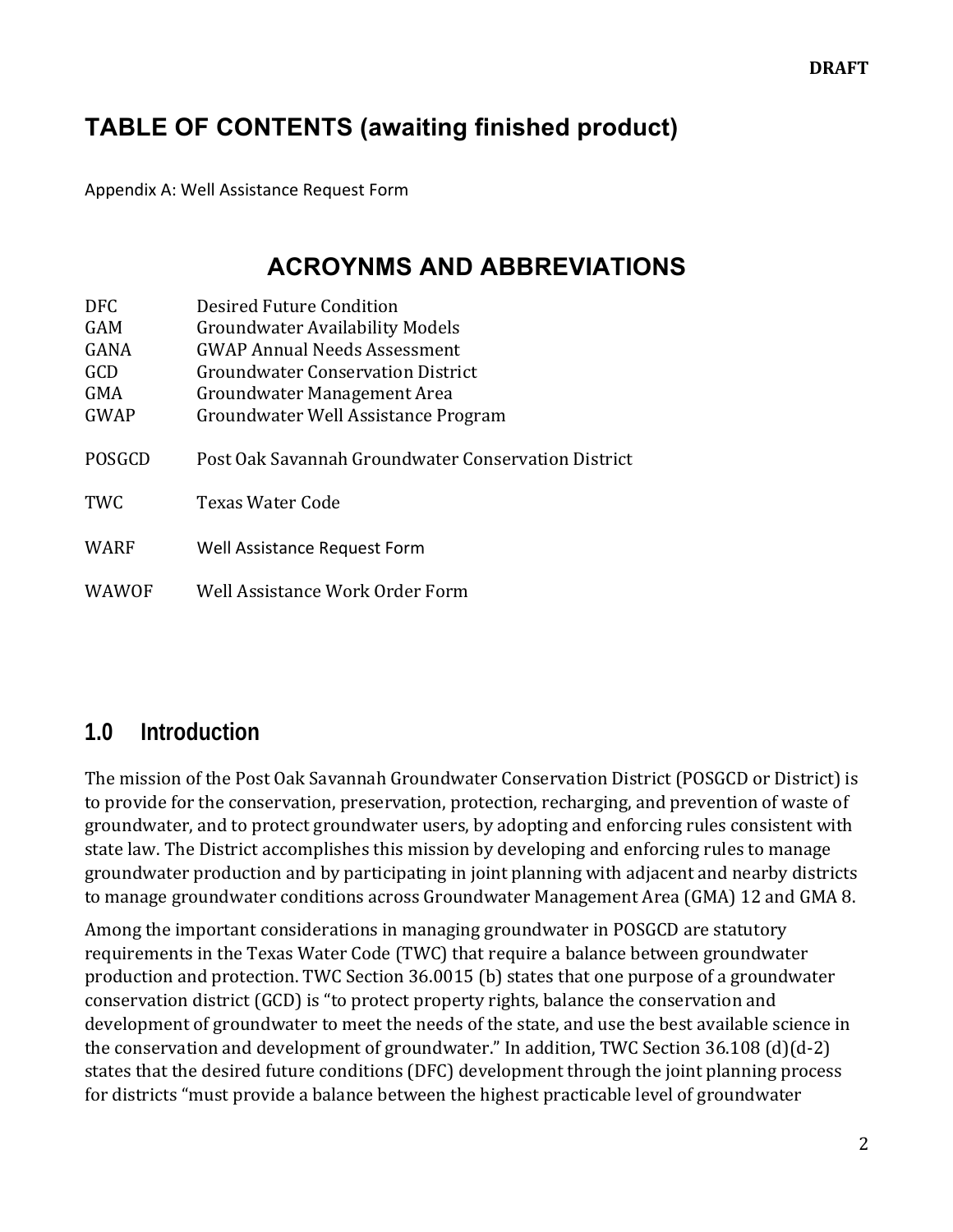production and the conservation, preservation, protection, recharging, and prevention of waste of groundwater and the control of subsidence in the management area."

A potential consequence associated with providing for the highest practicable level of groundwater production and respecting groundwater as a property right is that groundwater pumping may cause water level declines resulting in the water level dropping below the pump in some wells. Therefore, POSGCD has established the Groundwater Well Assistance Program (GWAP).in order to assist well owners whose wells are projected to experience water level declines in their wells below the pump during normal operations as a result of groundwater production in GMA 12.

### **2.0 Purpose**

The primary purpose of the GWAP is to identify wells in the District which may require action to prevent the water level in the well from dropping below the pump due to groundwater level declines caused by aquifer-wide pumping. The intent is to identify wells which may be at risk of these adverse impacts up to ten  $(10)$  years in advance and provide assistance in preventing the loss of water supply in those wells. Additionally, this assistance shall include restoring a water supply to those well owners should an emergency situation arise where the water level in a well has dropped below the pump before corrective action has been taken.

A secondary purpose of the GWAP is to improve the POSGCD monitoring program and POSGCD's understanding of groundwater and aquifers in POSGCD by increasing the number of monitoring wells in the monitoring well network.

# **3.0 Annual Assessments**

The District will take a proactive approach to assessing projected impacts to existing wells in the District. Beginning in 2018, the District will annually perform evaluations which will include the most recent information and data gathered from the District's Well Monitoring Network, including localized hydrogeological studies at monitoring locations, as well as Groundwater Availability Model (GAM) simulations, using the most recent Central Queen City/Sparta/Carrizo-Wilcox GAM, and including the most recent information on projected pumping in GMA 12. This evaluation shall be known as the GWAP Annual Needs Assessment (GANA), and be performed by the District's hydrologist. The results of this assessment shall be organized into a report, and presented to the Board at a regular or called public meeting, at or before the September monthly Board meeting, and published on the District's website within 30 days of completion. The report shall estimate the year any well may require assistance under this program, with qualified wells requiring assistance within the first ten (10) years being addressed as soon as possible, and when possible, in the order identified in the report.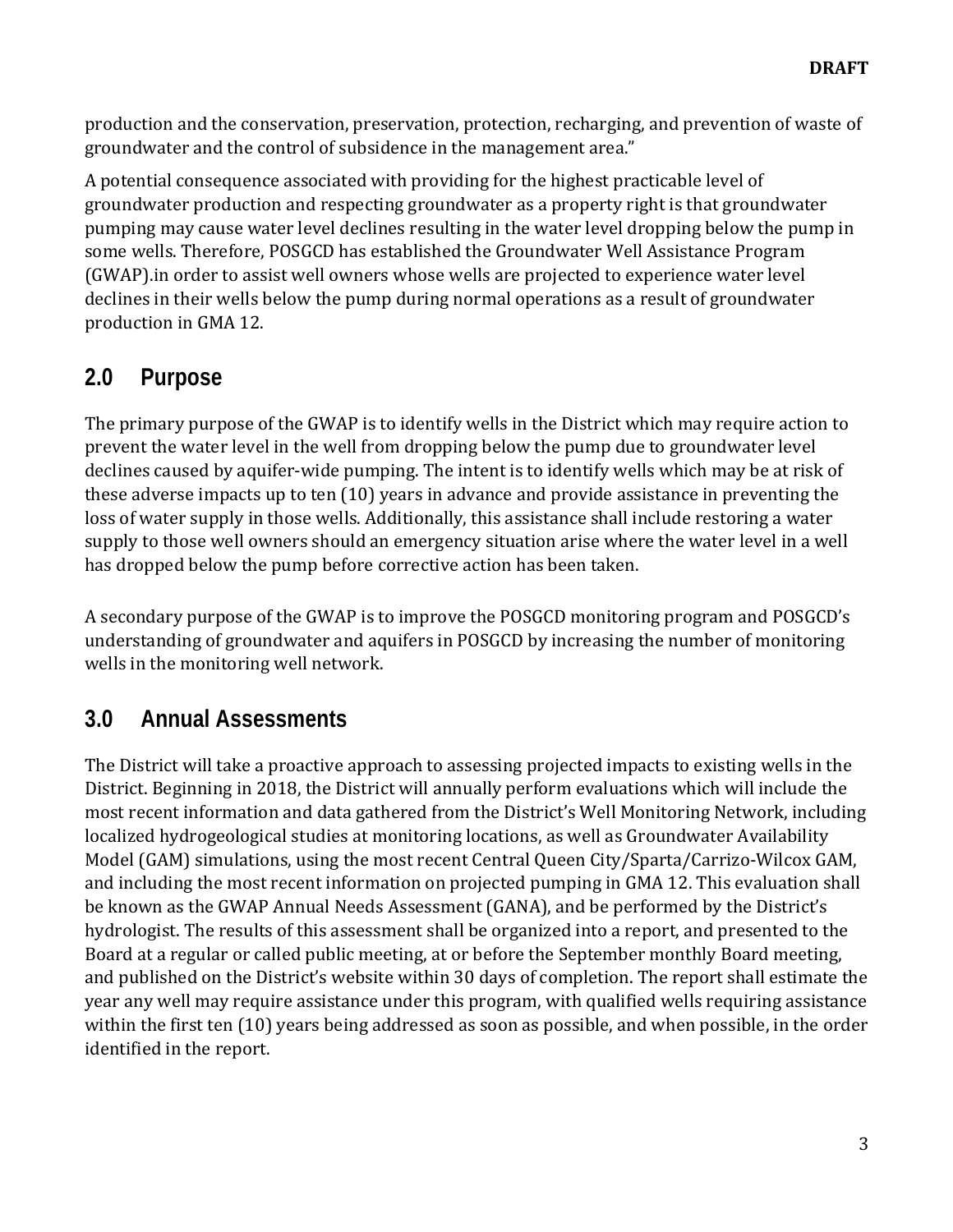The report generated from the GANA shall be used to establish the annual budget for the projected needs of the Groundwater Well Assistance Program (GWAP) Fund, and may also be used in establishing guidelines for completions of water wells in certain areas of the District in the future.

### **4.0 Corrective Actions**

Actions supported by the GWAP to an affected well owner could entail, but are not limited to, lowering a pump in a well, modifying the construction of an existing well, or drilling a new well. These actions shall result in the pump being set at a depth that will exceed the anticipated 50-year water level declines as identified by the GANA evaluations. In some situations, corrective actions may include installation of a solar powered pump system, providing a connection to a local water supply corporation or municipal water supply, or digging a stock pond.

### **5.0 Funding**

The District shall create a GWAP Fund by the end of 2018 for the purpose of fully funding this program, and monies committed to that fund shall remain encumbered for that purpose. Funding to support activities as outlined in this manual shall be funded by fees collected by the District on permitted amounts for the production and/or transport of groundwater. The amount of funding to be maintained by the District in the GWAP Fund shall be determined by the most recent GANA evaluations performed for this purpose. The projections of wells requiring assistance shall be evaluated to establish the amount of funding necessary to accomplish the purposes of the GWAP. To offset the possibility of unforeseen events resulting in the projected annual funding for the GWAP Fund exceeding available funding in any given year, the District shall, in its annual budgeting, budget to collect fees as necessary to fund and maintain twice the amount indicated as necessary for that year according to the most recent GANA evaluation.

The GWAP shall be a stand-alone program of the District, independent of all other programs in the District's Budget. The GWAP shall be fully funded from fees collected by the District to accomplish the purpose of the program. Funds committed to the GWAP may only be expended on the GWAP, and funds budgeted for the GWAP may only be reduced by a budget amendment approved by a 2/3 majority vote of the Board after public hearings, posted with at least 10 days notice.

The District will cover all costs associated with this program for qualifying wells, except in cases where a well owner desires a method of corrective action which exceeds the costs of any appropriately identified remedies by more than five percent  $(5%)$ . In the event the well owner chooses a more costly option than approved by the District, the District will cover only one hundred five percent (105%) of the District's estimated cost of the appropriately identified corrective action.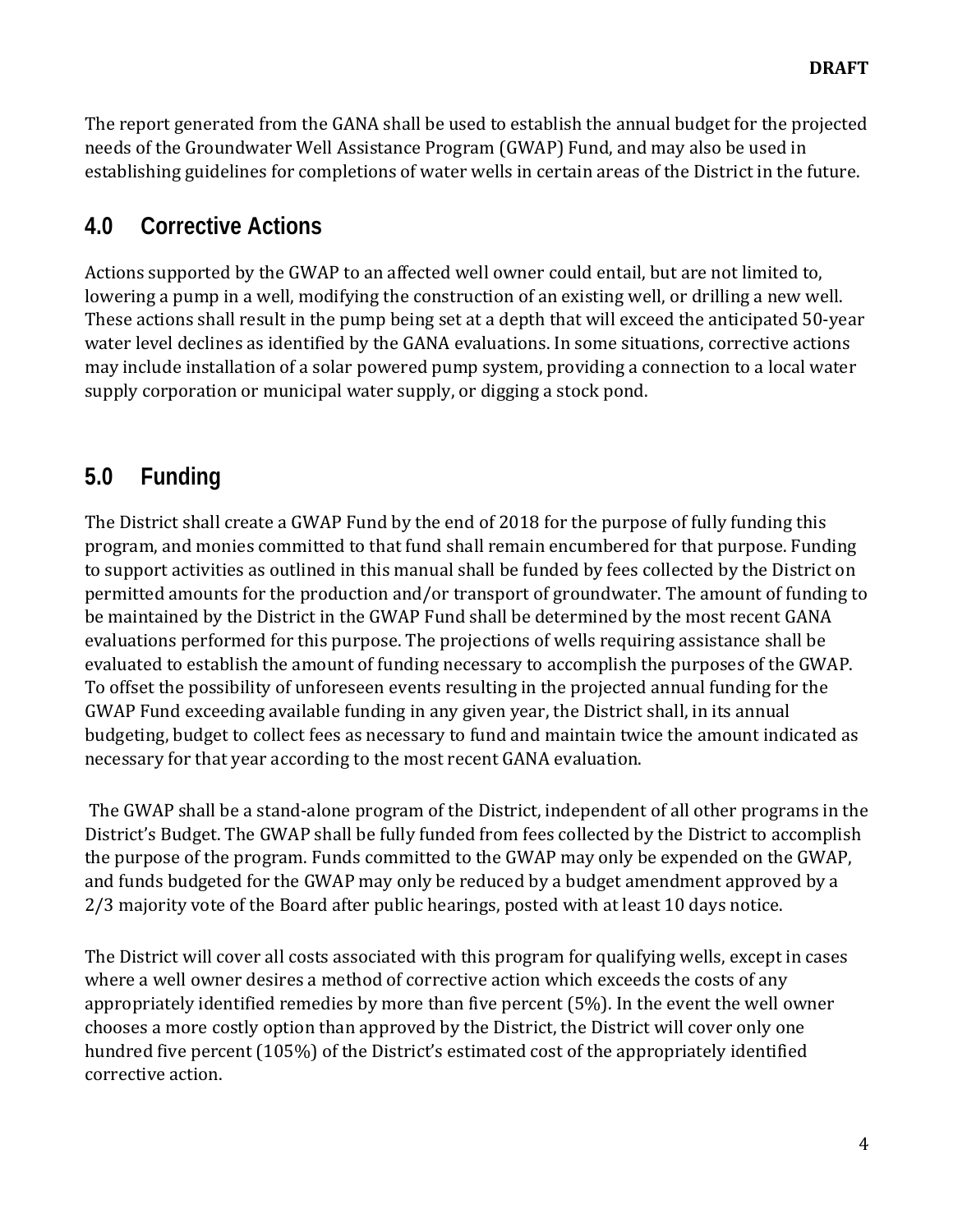### **6.0 Administration of the Groundwater Well Assistance Program**

The GWAP will be administered by the General Manager, working in coordination with the Water Resource Management Specialist and the District's hydrogeologist. The primary responsibility of the Water Resource Management Specialist is to verify eligibility, oversee the investigation and evaluation of any application, and recommend appropriate action.

In situations where the water level in the well has dropped below the pump due to drawdowns cased by aquifer-wide pumping, District staff will endeavor to respond to requests for assistance within 24 hours and proceed with corrective actions to restore water supply as appropriate.

In instances where water supply has not been lost, the Water Resource Management Specialist will then consult with the District's hydrogeologist and recommend to the General Manager a course of action for providing assistance to a well owner as appropriate to avoid loss of water supply in the future.

All necessary evaluations must be completed for a well to qualify for funding. These evaluations may include, but not be limited to, an inspection of the well and equipment, including acquiring water level measurements, and considerations of water level data from nearby wells.

## **7.0 Eligibility Requirements for Assistance from the Groundwater Well Assistance Program**

The District will maintain a database of registered and permitted wells to establish eligibility of qualifying wells. Information maintained will include a valid and complete Well Driller's Log, as submitted to the State of Texas, and when appropriate to the District. If a valid and complete Well Driller's Log is not available, ownership, well construction, pump settings, and where possible, water levels, must be established for these wells.

To be eligible for assistance in the GWAP, a well must meet the following qualifications:

- 1. Well must be located in Milam or Burleson counties
- 2. Well must be functional and registered with the District
- 3. Well must be in the monitoring well network (see POSGCD website for instructions to join)
- 4. Well must be either a low-capacity non-exempt permitted well that produces less than 50 gallons per minute OR an exempt well used for domestic and/or livestock use as defined in the District's Rules
- 5. Well must be completed in any aquifer in the District other than river alluvial or terraced formations.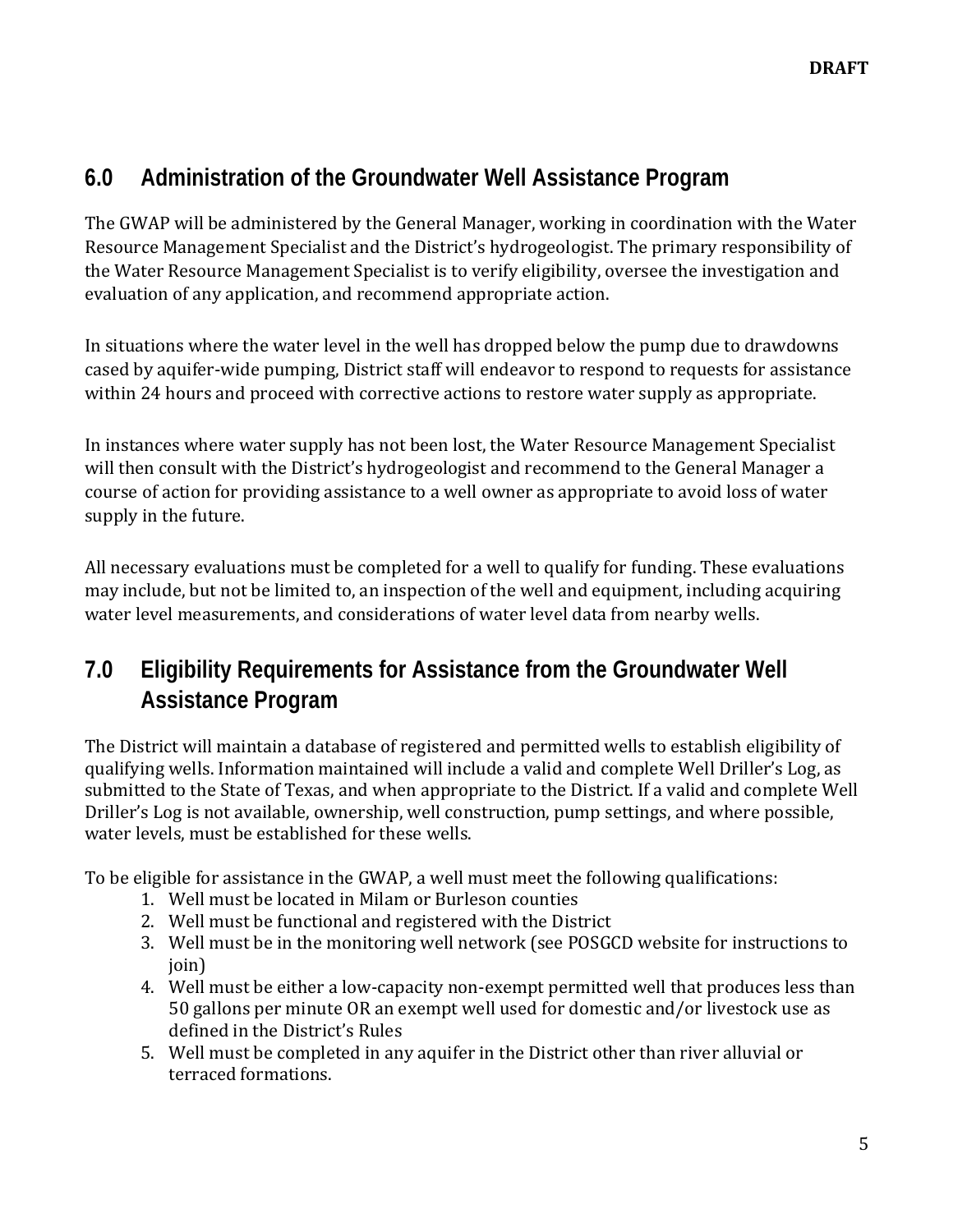6. Well may not be covered by a mitigation agreement included in a permit issued by the District or required by the State of Texas.

# **8.0 Appeals of Decisions of District Staff**

Any well owner may appeal the decision of District Staff or consultants, concerning eligibility or choice of corrective actions for their well. Such appeal shall be made by the well owner to the Board of Directors.

Any appeal of evaluation by District's consultants shall be handled as follows: The District will maintain a list of independent and appropriately licensed professional geoscientists who are familiar with the geologic formations and aquifers of the District from which the well owner may select to evaluate an appeal at the District's expense. If a well owner chooses another person or entity to fulfill this role of evaluation of appeal, the person(s) performing the evaluation must be licensed professional geoscientists in the State of Texas, and their services shall be paid for by the well owner. This appeal will be considered by the District's hydrogeologist, and if disagreement remains, the matter shall be decided by the Board of Directors.

## **9.0 Groundwater Well Assistance Program Contact Information**

The POSGCD Water Resource Management Specialist will be the primary point of contact for the well owners. The Water Resource Management Specialist contact information for the GWAP is listed below:

> Post Oak Savannah Groundwater Conservation District Water Resource Management Specialist 310 East Avenue C Milano, Texas 76556 Phone: 512.455.9900 Toll-free: 800.231.8196 Fax: 512.455.9909 Email: gwap@posgcd.org

#### **9.1 Handling Requests for Assistance**

All requests for assistance from the GWAP must be reviewed and pre-approved by the District and all work must be completed by the District's pre-approved contractors. No work will be conducted on wells which fail to qualify for the GWAP. All requests shall be submitted to the District on the Well Assistance Request Form (WARF). A copy of the WARF is included in Appendix A.

In an emergency situation, such as an incident that occurs on a weekend or holiday, verbal approval from the District to the District's approved contractors shall suffice in lieu of a completed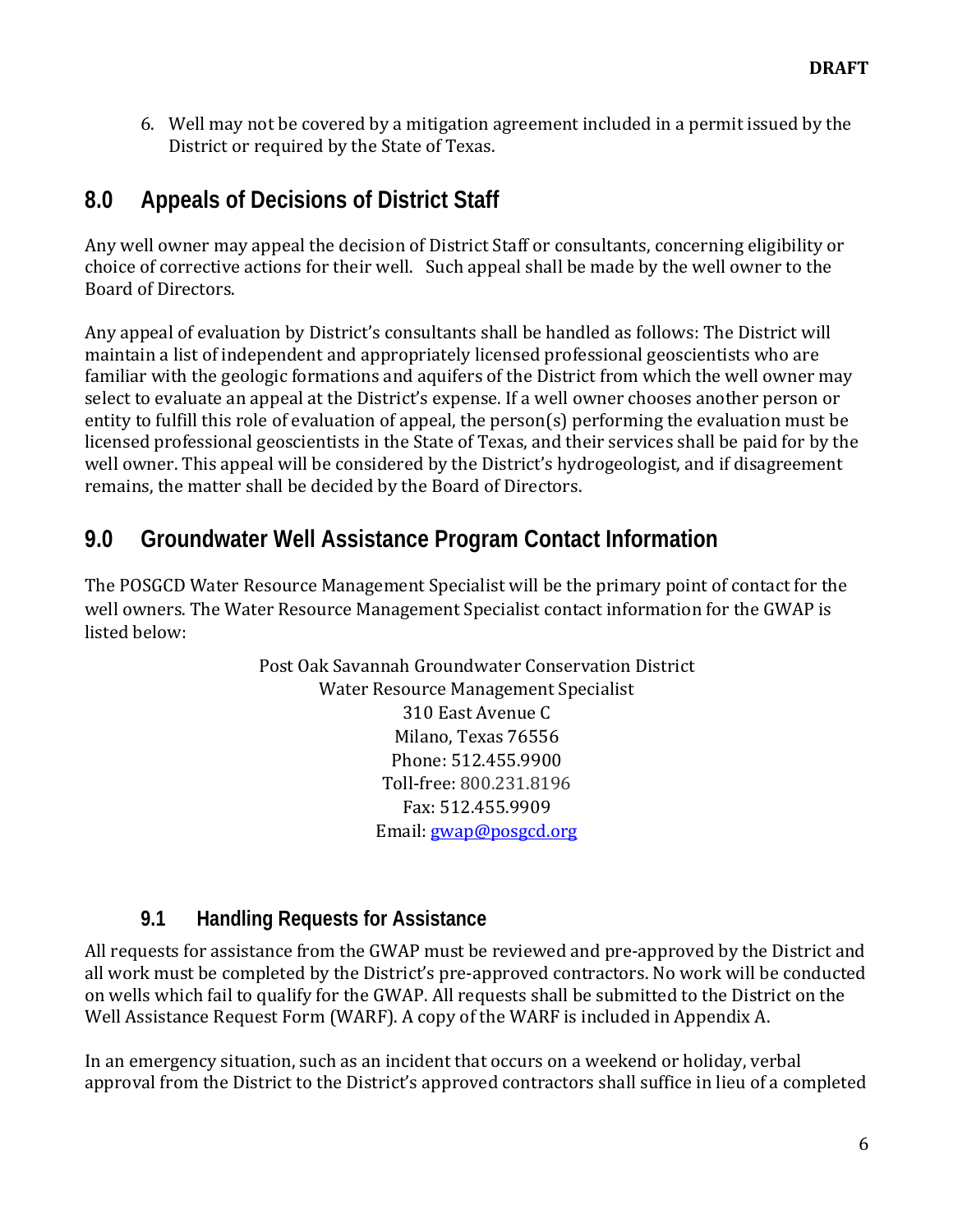WARF, and the WARF shall be completed as soon as possible. All work performed shall be reported to the Board at the next regularly scheduled meeting.

## **10.0 Agreements and Scheduling**

#### **10.1 Well Assistance Agreement**

Prior to beginning any well assistance work, the well owner must sign the Well Assistance Work Order Form (WAWOF) accepting the corrective strategy selected and approved by the District. After the owner signs the WAWOF, POSGCD will sign to commit funding from the GWAP Fund to implement the corrective action. These funds will be released to the contractor after the work has been completed.

### **10.2 Contractor Scheduling**

A well owner may select from the list of pre-qualified water well drillers to conduct well assistance work. If the selected water well driller is unable to accept the work at the time of selection due to other obligations, the well owner may either select another pre-qualified water well driller or a water well driller who agrees to the rates identified in the Unit Cost Schedule, and meets all other criteria as outlined in this GWAP and necessary to perform the corrective and approved work. Prior to the selection of a driller, a timeline for performing the work will be negotiated and become a part of the contract with the driller.

### **10.3 Well Corrective Work**

The District shall issue the selected water well driller a completed WAWOF that describes the work to be performed and the pre-determined costs to complete the work. If, during the course of the approved work, unforeseen conditions occur that require changes in the negotiated scope of work, a water well driller must first get an amendment to the WAWOF approved by the District before conducting the changed scope of work. All work must be completed to the satisfaction of POSGCD in order for the water well driller to receive payment.

### **10.4 Standard Practices**

All water well drillers contracted for work with the District shall be properly licensed and use standard practices acceptable to the Texas Department of Licensing and Regulation for Water Well Drillers and Water Well Pump Installers.

# **11.0 Groundwater Well Assistance Fund Driller's Contract**

The terms and conditions governing the work performed by the driller shall be spelled out in a GWAP Driller's contract. Such terms will include but not be limited to qualifications, unit costs, insurance and liability as well as payment provisions. A sample contract is available from the District.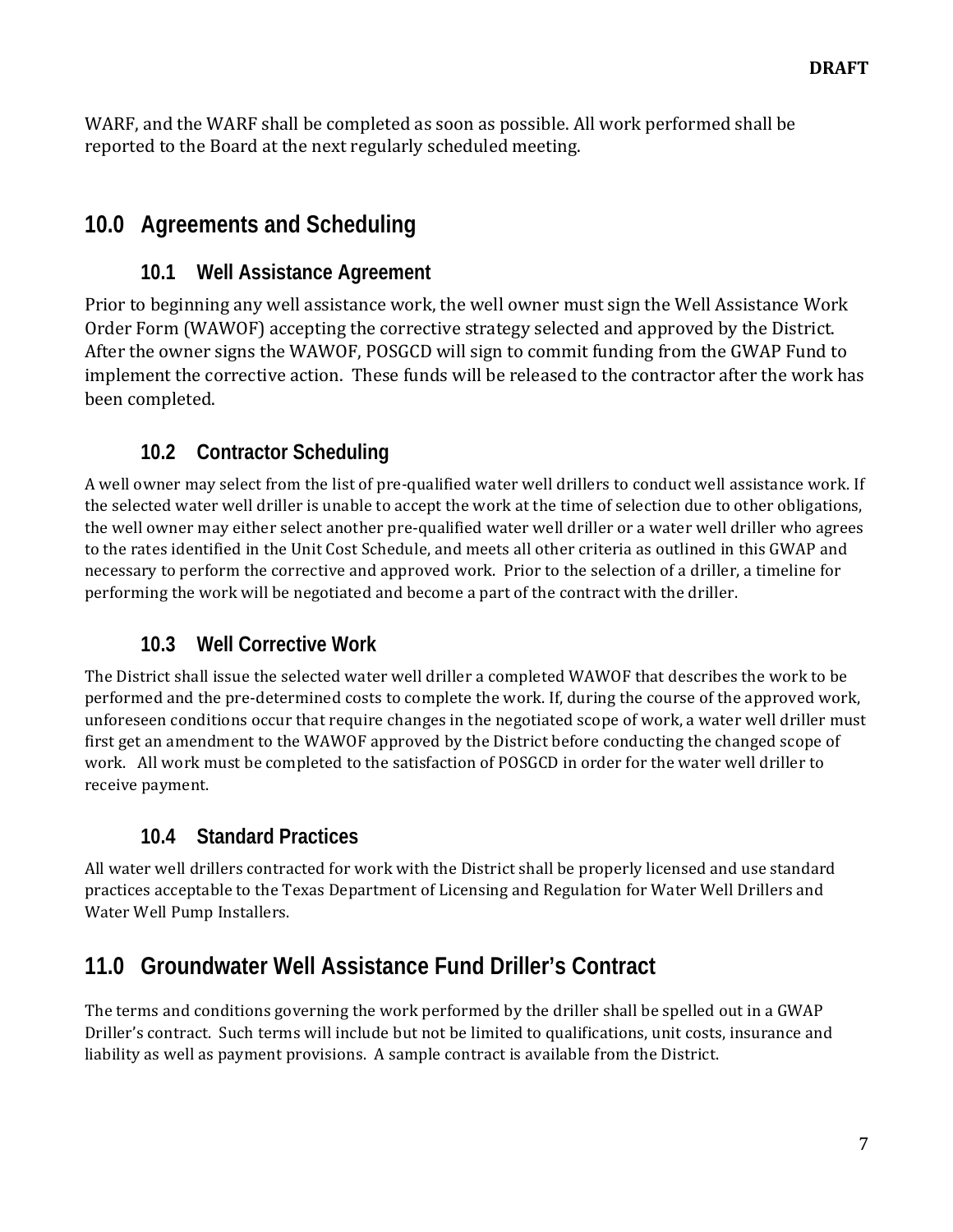## **12.0 Groundwater Well Assistance Program Fund Management**

The District has an investment policy which is in compliance with various provisions of Texas law relating to the investment and security of funds of districts. Sections 36.155 and 36.156 of the TWC and Chapters 2256 and 2257 of the Government Code are applicable to the investment of the District's funds, including the investment funds associated with the GWAP. The investment policy addresses the methods, procedures, and practices that must be used to ensure effective and judicious fiscal management of the District's funds. The District purchases various insurance policies, including the bonding of all directors and employees of the District.

# **13.0 Recordkeeping and Reporting**

The District shall maintain records and supporting documentation for all GWAP Fund work in accordance with the District Bylaws. By January  $31<sup>st</sup>$  of each year following the creation and initial funding of the GWAP Fund, the District shall make available to the public an accounting of GWAP Fund revenues and expenses, information regarding the water well drillers qualified to perform work on behalf of the District, and a report summarizing the well assistance claims that were inspected, evaluated or completed.